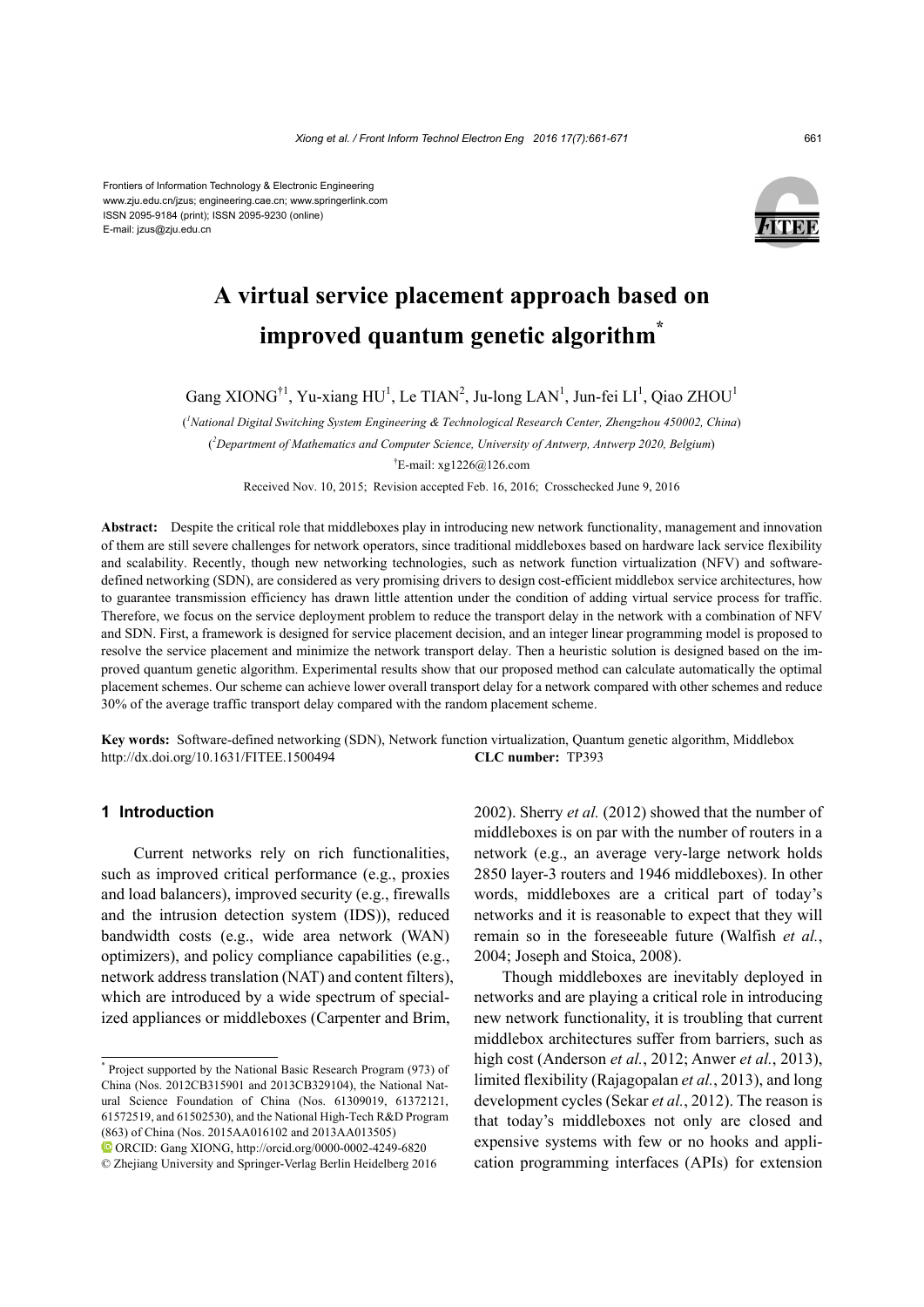or experimentation, but also are built on a particular chosen hardware platform that typically supports a narrow range of specialized functions (e.g., IDS). Worse still, middleboxes are acquired from independent vendors and deployed as standalone devices with little uniformity in their management APIs or cohesiveness in how the overall middleboxes are managed (Greenberg *et al.*, 2005).

Given the problems stated above, how to solve these issues of middleboxes has received a significant amount of attention (Hwang *et al.*, 2015). Most recent strategies are built on two kinds of new networking technologies, namely software-defined networking (SDN) (McKeown *et al.*, 2008; ONF, 2012; Nunes *et al.*, 2014) and network function virtualization (NFV) (Chiosi *et al.*, 2012; Li and Chen, 2015). These technologies have emerged aiming at cost reduction, network scalability increase, and service flexibility improvement with the strategies of enabling innovation in network nodes, e.g., standardized APIs and software-centric implementations. NFV proposes to run network functions as software instances on commodity servers or datacenters, while SDN supports a decomposition of the network into controland data-plane functions. Therefore, these new concepts are considered very promising drivers to design cost-efficient middlebox service architectures (de Turck *et al.*, 2015; Matias *et al.*, 2015).

Although introducing SDN and NFV to the network function has several advantages as mentioned previously, it also brings some challenges for network transmission efficiency (Shen *et al.*, 2015). For example, in the network shown in Fig. 1, an additional traffic transport delay is expected, which requires a thorough planning of the middlebox location within the network. In Fig. 1, two kinds of virtual middleboxes (VMs), i.e., IDS and firewall (FW), operating on general servers 1 and 2, are placed at network nodes R2 and R4. We assume that traffic 1 (red solid curve), which requires both the IDS and FW services, enters the network from border router 1 and exits the network on border router 2, while that traffic 2 (green dashed curve) needing the FW service enters the network from border router 2 and exits the network on border router 3. However, with server 1 supporting only the IDS function and server 2 performing solely the FW function, traffic 1 has to traverse the IDS box in R2 and then the FW box in R4,



**Fig. 1 Motivation of the service deployment problem (References to color refer to the online version of this figure)**

and traffic 2 must be steered to the FW box in server 2. Apparently, the placement scheme concerning service locations  $\{R2, R4\}$  increases the traffic transport delay, compared with the scheme with locations  ${R2, R5}$ .

While routers/switches process packets at every hop, middleboxes process only packets of a subset of all the hops. Apparently, if the middleboxes are deployed randomly or in some remote nodes, the network traffic may be sent on a detour for the middlebox services, leading to a potential increase in packet latency and bandwidth consumption. Therefore, there is still an orthogonal problem at the network planning stage, i.e., where to place these middlebox services so that this performance penalty is minimized. We denote this problem as the service placement problem.

In this paper, the middlebox service placement problem is discussed, focusing on how to place services in the network with the objective of minimizing the average time it takes for the subscribers' traffic to go through all required services. The following two key contributions are made:

1. We formulate the service placement problem in theory by the integer linear programming model.

2. We propose a heuristic solution based on the improved quantum genetic algorithm (QGA), and evaluate the algorithm performance.

## **2 Related work**

Much current research focuses on the evolution of the middlebox service model. Generally, two complementary approaches are followed. The first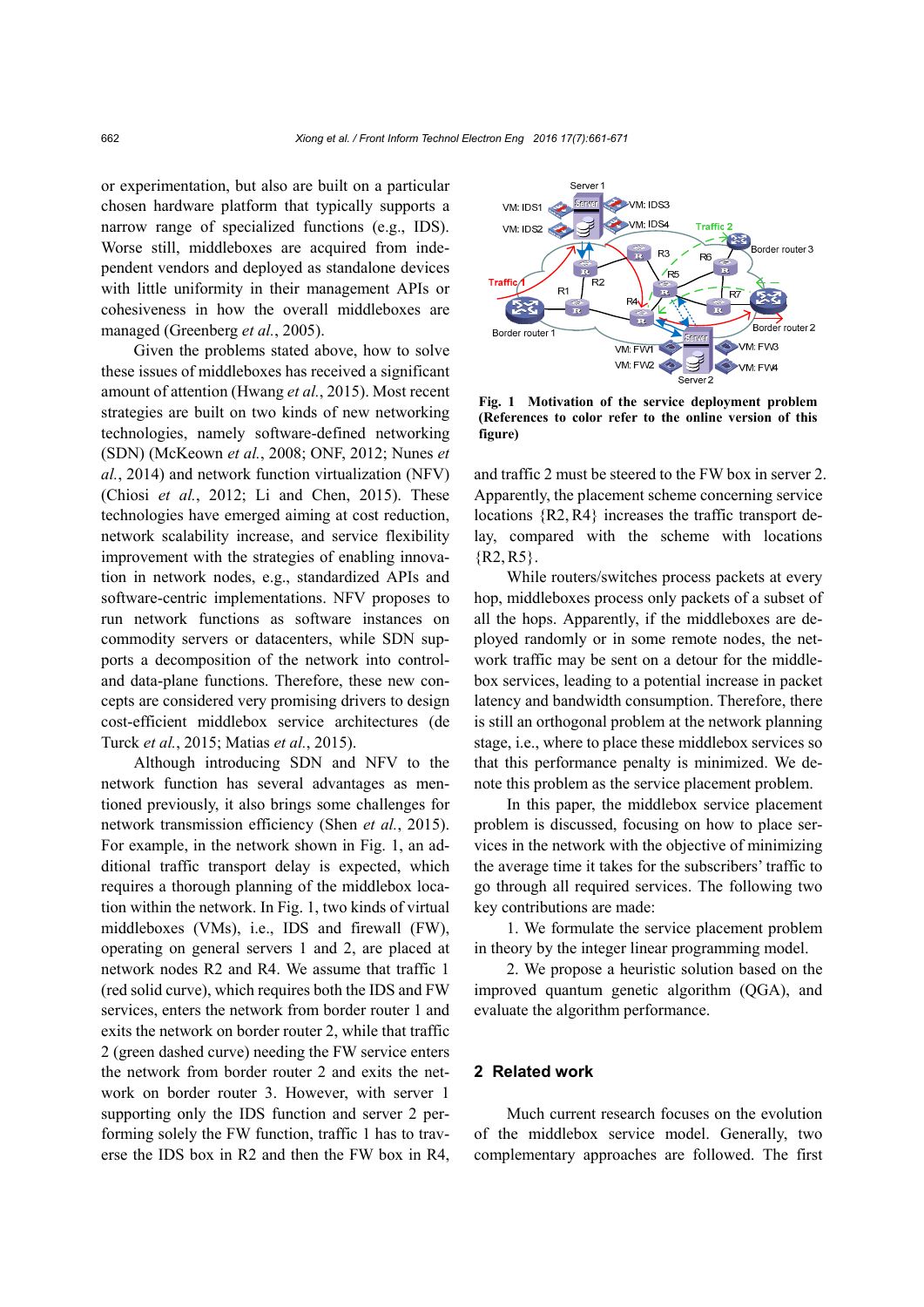tackles the high building capital expenditures (CAPEX) and limited extensibility by employing a combination of NFV and SDN. It allows operators to decouple the dependence from specialized equipment and operate network functions as virtualized software instances on a standardized platform instead. The second tackles the high operation expenditures (OPEX) and limited flexibility in the service procedure by SDN controlling routing through the specified functional sequence. The main work related to these two approaches is summarized here.

On the one hand, Sherry *et al.* (2012) proposed a practical service framework for outsourcing enterprise middlebox processing to the shared cloud computing platform (Qi *et al.*, 2014). Sekar *et al.* (2011) innovated middlebox deployment with the software-centric middlebox implementations running on general-purpose hardware platforms managed via open and extensible management APIs. Regarding VMs as first-class entities, Gember *et al.* (2012a) presented a framework for immediate application deployment over or under the cloud. Furthermore, Gember *et al.* (2012b) realized a software-defined middlebox networking framework to simplify the management of complex and diverse functionalities. In the scenarios of NFV and SDN, Gember *et al.* (2014) designed a control plane called OpenNF, which could provide efficient, coordinated control of both internal middlebox state and network forwarding state.

On the other hand, Qazi *et al.* (2013) presented the SIMPLE architecture, an SDN-based policy enforcement layer for efficient middlebox-specific traffic steering. Built upon SDN and the OpenFlow protocol, Zhang *et al.* (2013) proposed a scalable framework (called StEERING) for dynamic traffic routing through any sequence of middleboxes. Fayazbakhsh *et al.* (2014) developed the FlowTags architecture, which consists of SDN controllers and FlowTags-enhanced middleboxes, to integrate middleboxes into SDN-capable networks. Gushchin *et al.* (2015) proposed a solution for routing traffic in an SDN-enabled dynamic network environment with consolidated middleboxes implemented using virtual machines. Cheng *et al.* (2015) used the simulating annealing algorithm for the combinational problem of service chains, which could manage network services in an efficient and scalable way.

The above studies either are based on the assumption that the service has been deployed or make only some preliminary exploration on the service problem (Basta *et al.*, 2014; Lange *et al.*, 2015; Mohammadkhan *et al.*, 2015). Few studies have designed a specific deployment strategy, which is our focus in the next section.

## **3 Proposed solution**

Our goal in this section is to address the service placement problem by combining the theory of QGA with the structure of SDN and NFV, which includes today's SDN controller (Gude *et al.*, 2008), Open-Flow switches, and virtual network function components. Our solution is an optimal middlebox service placement policy maker that decides a reasonable high-level deployment policy for the network.

## **3.1 SDN/NFV-based architecture**

Fig. 2 gives an overview of our architecture, where virtual implementations of middlebox applications are consolidated to run on a general-purpose shared hardware platform, managed in a logically centralized manner with uniform APIs for a networkwide view. This SDN and NFV based solution reduces the cost and development cycles to build and deploy new middlebox applications.



**Fig. 2 Overview of middlebox deployment using SDN/NFV** 

As shown in Fig. 2, the components of the architecture can be classified into three kinds: (1) the control plane components including the network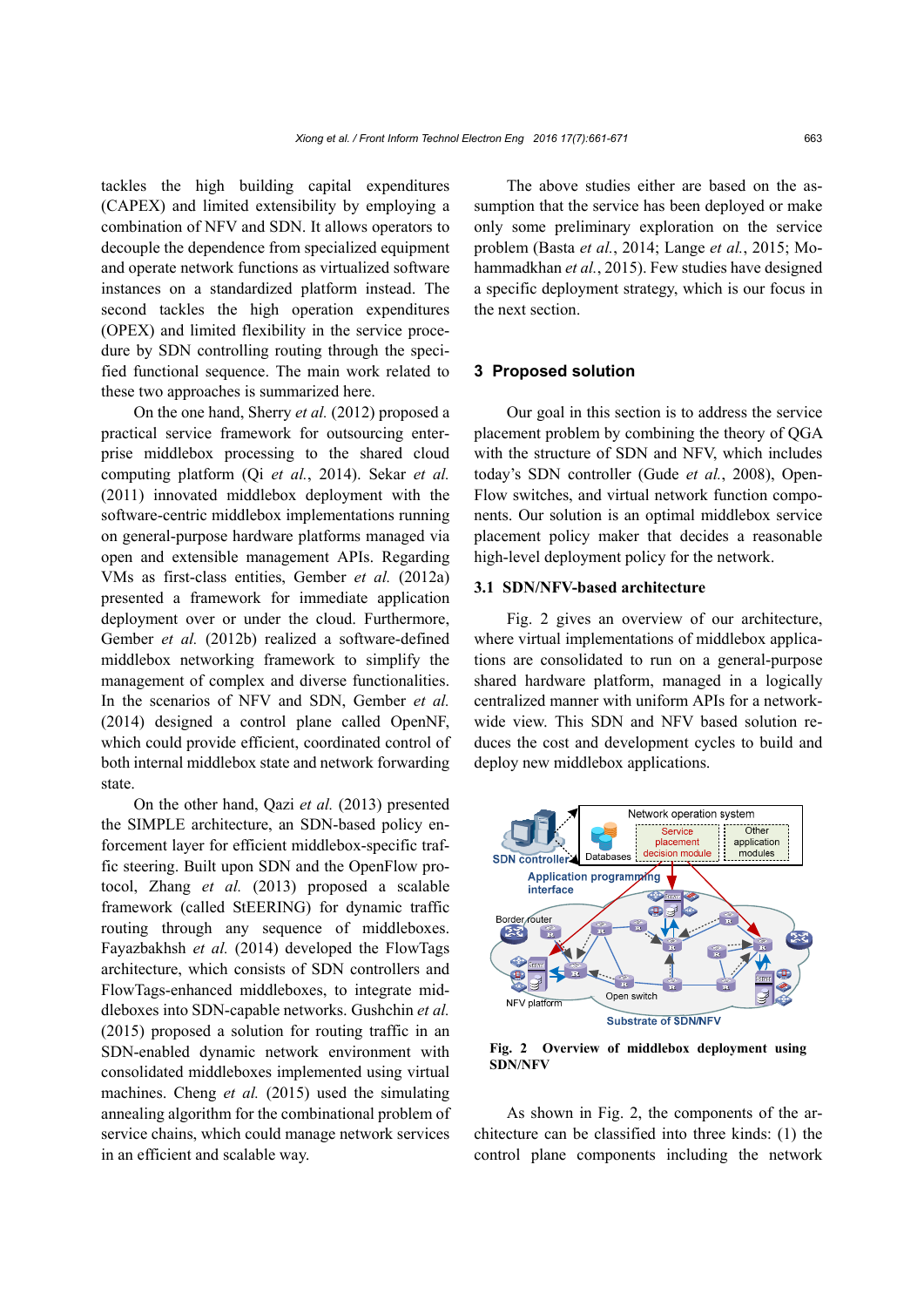operation system, decision module, and databases; (2) the data plane components containing the OpenFlow switches and VM platforms; and (3) the interfaces between the control plane and the data plane, such as the OpenFlow protocol. Next, we will describe the roles of the main components and how the proposed solution can be used in the context of SDN and NFV.

The controller is the central administrator of the network and plays a core role in our proposed scheme. The controller periodically collects network state information, including network topology, service function description, network resources (e.g., bandwidth and network-wide traffic workload), and stores them in the databases. The substrate of SDN/NFV contains routers/switches and NFV platforms, which forward the traffic and provide middlebox service. In addition, the APIs are responsible mainly for the communication tasks between the control- and dataplanes.

The procedure of our placement scheme is as follows: First, with the input databases in the controller and the requirement of placement, the SDN controller runs the service placement decision module, which solves an optimization problem of minimizing network-wide transport delay. Second, the results of the decision module are output of the configuration policy to guide service placement operation by the uniform APIs. Finally, NFV platforms are placed on network nodes with optimal locations, which can provide middlebox services for the traffic from the nodes without the service placed (as illustrated by dashed lines in Fig. 2).

# **3.2 Integer programming model for service placement**

We formulate the service deployment problem as an optimization problem that aims at minimizing the transport delay or distance to be traversed by all subscribers' traffic (Lu *et al.*, 2013). Assume that the network topology is defined as an undirected graph *G*=(*V*, *E*), with node set *V* representing switches and edge set *E* representing the links. For example, in the topology of Fig. 2, graph *G* is a symmetric graph with weighted edges, and each edge is associated with a transport delay value  $d(l)$  ( $l \in E$ ).

The objective is to find a subset  $V<sub>S</sub>$  of the locations among all candidates  $V(1 \leq |V_S| \leq |V|=N, |\cdot|]$  is the cardinality of a set), and place the services in these selected locations so that the total delay for all the users is minimized. The optimization problem can be considered as an integer linear programming (ILP) model, whose feasible solution defines a scheme that satisfies our objectives. The problem is formulated as follows:

First, given two nodes  $v_i$  and  $v_j$  ( $v_i$ ,  $v_j \in V$ ,  $v_i \neq v_j$ ), the minimum transport delay between  $v_i$  and  $v_j$  is calculated by

$$
d(v_i, v_j) = \underset{p_k \in P(v_i, v_j)}{\arg \min} \sum_{l \in p_k} d(l), \tag{1}
$$

where  $P(v_i, v_j)$  denotes the set of paths from node  $v_i$  to node  $v_i$ , and  $p_k$  is one path element of set  $P(v_i, v_j)$ .

Let  $\mathbf{D} = [d(v_i, v_j)]_{N \times N}$  (*i*, *j*=1, 2, …, *N*) denote the shortest path matrix of graph *G*, and  $V^E$  ( $V^E \subset V$ ) the egress node set. The linear optimization model is shown as

$$
\min \bigg( \sum_{i=1}^{N} x_i d(v_i, v_i^E) + \sum_{i=1}^{N} (1 - x_i) d(v_i, v_i^S) \bigg) \tag{2}
$$

s.t. 
$$
\forall v_i \in V, v_i^S = \{v_n | v_n \in V, x_n = 1,
$$
  
\n
$$
d(v_i, v_n) = \underset{j=1,2,\dots,N, \ x_j=1}{\arg\min} d(v_i, v_j),
$$
\n(3)

$$
\forall v_i \in V, v_i^E = \{v_k \mid v_k \in V^E, \nd(v_i, v_k) = \underset{v_j \in V^E}{\text{arg min}} d(v_i, v_j)\},
$$
\n(4)

$$
x_i = \{0, 1\}, \quad i = 1, 2, \dots, N,
$$
 (5)

where  $x_i \in \{0, 1\}$  (*i*=1, 2, ..., *N*) are the variables of the optimization  $(x_i=0$  means that node  $v_i$  is not selected for service placement; otherwise,  $v_i$  is the location of the network service),  $v_i^s$  is the service node corresponding to node  $v_i$ , and  $v_i^E$  is the egress point corresponding to node  $v_i$ . Expression (2) defines the total transport delay, which is calculated as the sum of the transport delay between the ingress points and the service points and the transport delay between the service points and the egress points. Constraint (3) means assigning the service node with the minimum transport delay to  $v_i$  as  $v_i^S$ . Constraint (4) indicates that the egress node with the minimum transport delay to  $v_i$  is selected as  $v_i^E$ .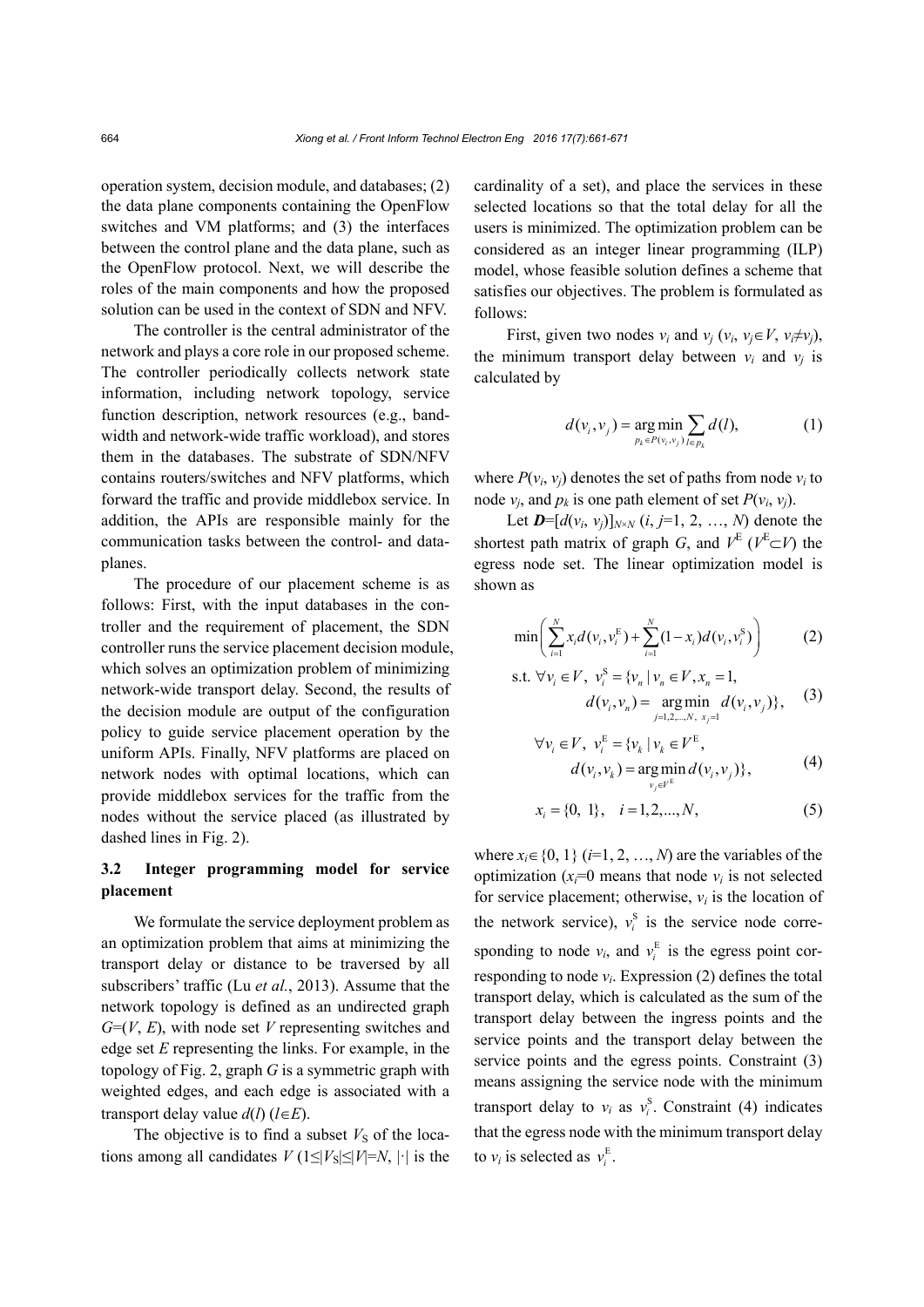# **3.3 Solution based on the improved quantum genetic algorithm**

Malossini *et al.* (2008) and Mohammed *et al.* (2012) have shown that the quantum genetic algorithm (QGA) has a good performance in dealing with integer programming. In this study, we extend the basic QGA with some improvement methods, such as dynamic rotation angle mechanism, quantum mutation, and population catastrophe. Then we propose a algorithm (called SP-IQGA) based on the improved quantum genetic algorithm (IQGA) for the ILP model to obtain the optimal service placement (SP).

## 3.3.1 Introduction to QGA

QGA is based on the concepts of quantum bit and quantum superposition state. The basic unit of information in quantum computation is the qubit. A qubit is a two-level quantum system with basis states  $|0\rangle$  and  $|1\rangle$ , which can be represented by a superposition of the basis states:

$$
|\psi\rangle = \alpha |0\rangle + \beta |1\rangle, \quad \alpha^2 + \beta^2 = 1,\tag{6}
$$

where  $\alpha$  and  $\beta$  are complex numbers, denoting the probability amplitudes of the basis states.

QGA operates on a population composed of multiple feasible solutions. Each feasible solution of the QGA, which is made up of multiple qubits, is the element chromosome of the population. If the probability amplitudes of a qubit are  $[\alpha, \beta]^T$ , a chromosome containing *N* qubits is described by

$$
C = \begin{bmatrix} q_1 & q_2 & \cdots & q_N \\ \alpha_1 & \alpha_2 & \cdots & \alpha_N \\ \beta_1 & \beta_2 & \cdots & \beta_N \end{bmatrix},
$$
 (7)

where each qubit  $q_i$  ( $i=1, 2, ..., N$ ) of the chromosome *C* can be one of the state  $|0\rangle$ , state  $|1\rangle$ , and superposition of states  $|0\rangle$  and  $|1\rangle$ , and will collapse into a certain state ( $|0\rangle$  or  $|1\rangle$ ) in the observation of chromosome. So, this operation endows the QGA with better population diversity than the basic genetic algorithm.

In our SP-IQGA algorithm, the *i*th qubit state of chromosome *C* represents the service information of node  $v_i$ ; i.e.,  $q_i$  with state  $|1\rangle$  means that node  $v_i$  is chosen as the service placement location; otherwise,

 $q_i$  with state  $|0\rangle$  means that  $v_i$  is not placed in the service.

#### 3.3.2 Formulation of the SP-IQGA algorithm

The main steps of the SP-IQGA algorithm can be described as follows:

Step 1: acquisition of the shortest path matrix *D*. *D* is an important input parameter, and contains all minimum transport delays between any two nodes in graph *G*. For example, element  $d(v_i, v_j)$  of the *i*th row and *j*th column in  $\boldsymbol{D}$  is the minimum transport delay value between  $v_i$  and  $v_j$ , which can be calculated by using the Bellman-Ford algorithm.

Step 2: initialization of the QGA. At the initial stage of SP-IQGA, we set the chromosome population size as *M* and the qubit length of each individual chromosome as *N*. Denote the *t*th generation population as  $P(t) = \{C_1^{(t)}, C_2^{(t)}, \dots, C_M^{(t)}\}$ , where  $C_m^{(t)}$  (*m*=1, 2, ...,  $M$ ) is as described in Eq. (7). In the initial search of the algorithm, all states appear with the same probability, so we set

$$
\alpha_{mi}^{(0)} = \beta_{mi}^{(0)} = \frac{1}{\sqrt{2}}, \quad i = 1, 2, ..., N, \quad m = 1, 2, ... M,
$$

and obtain

$$
C_{m}^{(0)} = \begin{bmatrix} \alpha_{m1}^{(0)} & \alpha_{m2}^{(0)} & \cdots & \alpha_{mN}^{(0)} \\ \beta_{m1}^{(0)} & \beta_{m2}^{(0)} & \cdots & \beta_{mN}^{(0)} \end{bmatrix}
$$

$$
= \begin{bmatrix} 1/\sqrt{2} & 1/\sqrt{2} & \cdots & 1/\sqrt{2} \\ 1/\sqrt{2} & 1/\sqrt{2} & \cdots & 1/\sqrt{2} \end{bmatrix}.
$$

Step 3: measurement of the observation value of chromosome *C*. The chromosome observation is to make each qubit of the chromosome collapse into a certain state. The measurement method is to generate a random number in range [0, 1] for each qubit. If the random number is less than  $|\alpha|^2$ , the measurement value of the qubit is 0; otherwise, it is 1. After the measurement operation, *C* is transformed to the observation value  $X_c = \{x_1, x_2, ..., x_N\}$ , where  $x_i$  (*i*=1,  $2, \ldots, N$ ) is a binary variable (0 or 1).

Step 4: calculation of the fitness. The fitness is the metric indicating the quality of the individual. The higher the fitness value, the closer the individual to the optimal solution. For individual  $X_C = \{x_1, x_2, \ldots, x_n\}$  $x_N$ , the fitness function can be obtained by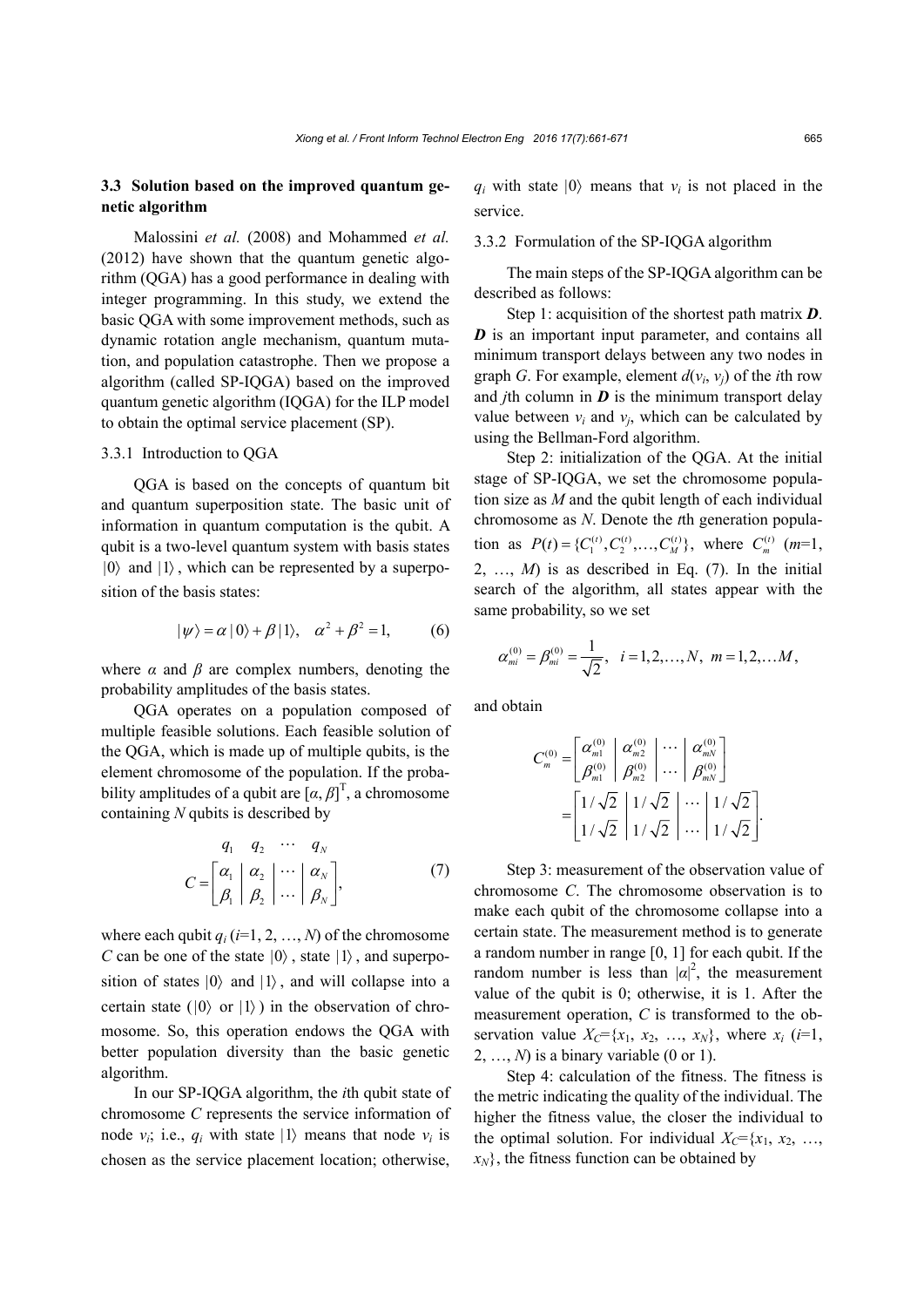$$
Fit(X_C) = \left[ \sum_{i=1}^{N} x_i d(v_i, v_i^{E}) + \sum_{i=1}^{N} (1 - x_i) d(v_i, v_i^{S}) \right]^{-1}.
$$
 (8)

Step 5: adaptive adjustment strategy for the quantum rotation gate. In QGA, the population can be updated by quantum rotation gate  $U(\theta)$ . Based on the quantum rotation gate, the adjustment operation of the *i*th qubit in  $C_m^{(t)}$  is as follows:

$$
\begin{bmatrix} \alpha'_{mi} \\ \beta'_{mi} \end{bmatrix} = U(\theta) \begin{bmatrix} \alpha_{mi} \\ \beta_{mi} \end{bmatrix} = \begin{bmatrix} \cos \theta_i & -\sin \theta_i \\ \sin \theta_i & \cos \theta_i \end{bmatrix} \begin{bmatrix} \alpha_{mi} \\ \beta_{mi} \end{bmatrix}, \quad (9)
$$

where  $\alpha'_{mi}$  and  $\beta'_{mi}$  represent the probability amplitudes of the *i*th qubit after adjustment.  $\theta_i$  denotes the rotation angle of quantum rotation gate, defined by

$$
\theta_i = s(\alpha_i, \beta_i) \Delta \theta_i, \qquad (10)
$$

where  $s(\alpha_i, \beta_i)$  determines the direction of quantum rotation and  $\Delta\theta_i$  determines the size of quantum rotation. To reduce the influence of the rotation angle on the algorithm convergence rate, an adaptive method is used to adjust  $\theta_i$  in this study. Specific adjustment policies are shown in Table 1, where  $\delta$  is a coefficient related to the convergence rate of the algorithm, and we set it as a variable changing with the number of iterations:

$$
\delta = 0.04\pi \left(1 - \sigma \cdot \frac{t}{T+1}\right),\tag{11}
$$

where  $\sigma \in [0, 1]$  is a constant, *t* is the current evolution iteration number, and *T* is the total number of evolution iterations.

Step 6: quantum variation and quantum crossover. The performance of QGA can be improved by quantum variation and quantum crossover. Quantum variation can generate new individuals to prevent QGA from evolving into a local optimal solution. During the variation, we choose a small proportion of individuals from the population, appoint randomly a variable qubit of chromosomes, and swap the probability amplitudes  $\alpha$  and  $\beta$  of the appointed qubit. On the other hand, quantum crossover can produce more new models to improve the searching performance of the algorithm. Our specific implementation process is that all individuals in the population are ordered

**Table 1** Adjustment policies for the rotation angle

| $\mathcal{X}_i$ | $x_i^{\rm b}$ | $Fit(X) \geq Fit(X_b)$ | $\Delta\theta_i$ | $s(\alpha_i, \beta_i)$ |                                                              |              |               |
|-----------------|---------------|------------------------|------------------|------------------------|--------------------------------------------------------------|--------------|---------------|
|                 |               |                        |                  |                        | $\alpha_i \beta_i > 0$ $\alpha_i \beta_i < 0$ $\alpha_i = 0$ |              | $\beta_i = 0$ |
|                 |               | False                  |                  | 0                      | 0                                                            | 0            | 0             |
| $\theta$        |               | True                   | δ                | $-1$                   | $\pm 1$                                                      | $\pm 1$      | 0             |
|                 | 0             | False                  | δ                | $-1$                   | $\pm 1$                                                      | $\pm 1$      | 0             |
|                 | 0             | True                   | δ                |                        | $-1$                                                         | 0            | $\pm 1$       |
|                 |               | False                  | δ                |                        | $-1$                                                         | 0            | $\pm 1$       |
|                 |               | True                   |                  |                        |                                                              | $\mathbf{0}$ | $\pm 1$       |

 $X_b$  is the current optimal solution, and  $x_i^b$  is the *i*th qubit of  $X_b$ 

randomly and then a new population is obtained by cyclically shifting the *i*th qubit for *i*–1 times in all ordered individuals.

Based on the above description, we input all algorithm parameters and call the SP-IQGA algorithm to obtain the service placement scheme. The process flow is shown in Algorithm 1.

Upon the controller, the decision module runs the SP-IQGA algorithm and achieves the result  $X_b = \{x_1, x_2, \ldots, x_i, \ldots, x_N\}$ , where  $x_i$  represents the node  $v_i$  being the service location  $v^S$ .

#### **4 Performance evaluation**

#### **4.1 Experimental environment**

To evaluate the performance, we set up the experimental environment on a computer with a 2.67 GHz two-core Intel® Core<sup>TM</sup> i7 CPU and 4 GB RAM. The GT-ITM tool (Zegura *et al.*, 1996) is used for generating different network topologies, and we implement the proposed algorithm with MATLAB.

We evaluate the SP-IQGA algorithm for the service location described in Section 3 using the test topology from the GT-ITM and the simulated real network traffic from the data center network traffic record. The method for generating links is Waxman, with parameters  $\alpha=0.3$  and  $\beta=0.2$ . The link transport delay in the test topology is measured in millisecond, and the transport delay of each link is randomly distributed in range [1, 100]. In SP-IQGA, we set the population size *M*=20 and the variation probability *r*=0.1.

## **4.2 Evaluation results**

## 4.2.1 Effectiveness of different parameters

With the intelligent decision of QGA, SP-IQGA can calculate automatically the service node number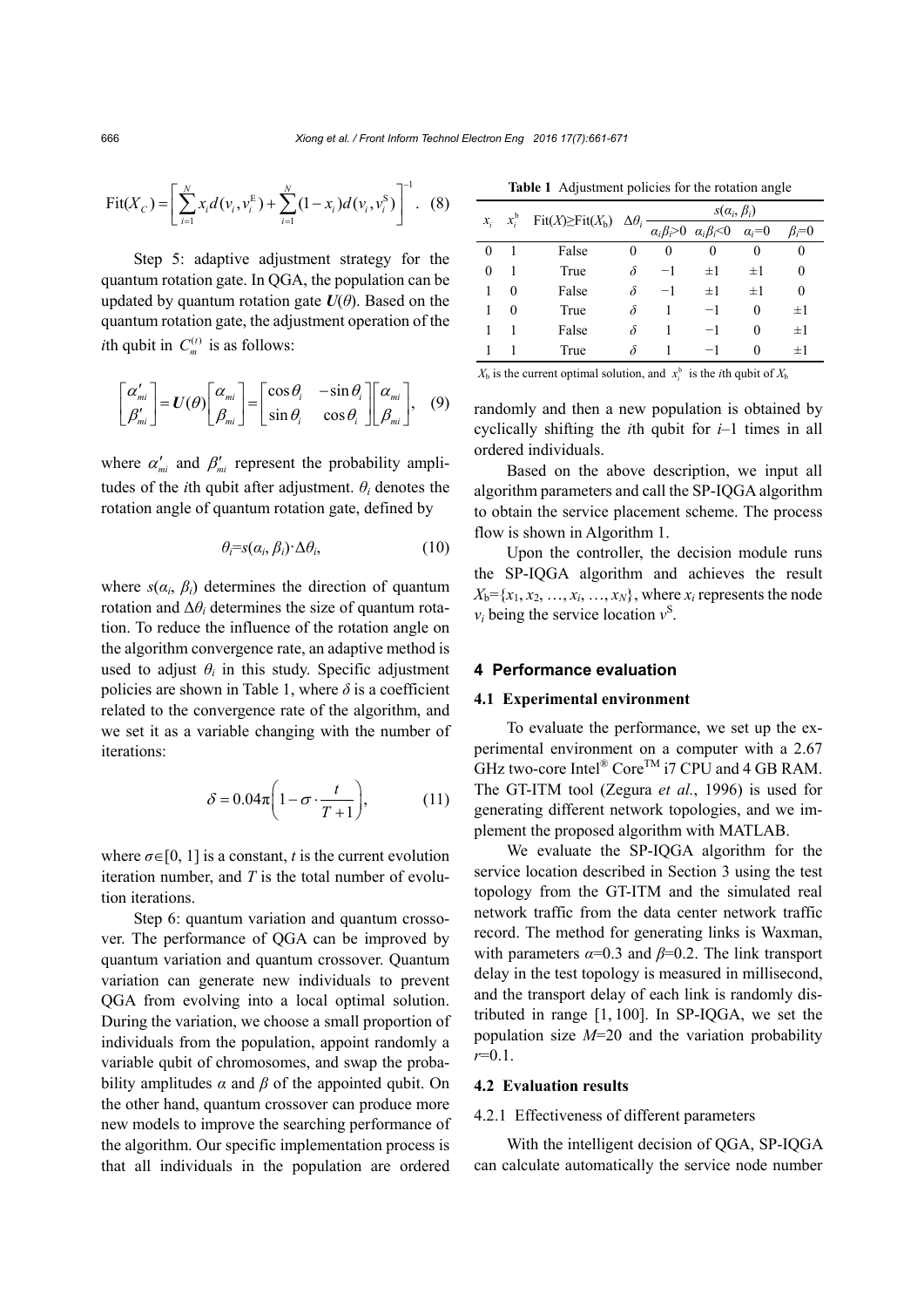## **Algorithm 1** SP-IQGA

**Input**: network topology graph *G*, population size *M*, chromosome length *N*, variation probability *r*, number of evolution iterations *T* 

**Output**: optimal placement location scheme  $X_b$ 

- 1 Run the Bellman-Ford algorithm for calculating the shortest path matrix *D* of *G*
- 2 Generate original population  $P(0) = \{C_1^{(0)}, C_2^{(0)}, \ldots, C_M^{(0)}\}$ , and initialize each chromosome individual
- 3 Measure  $P(t)$  and obtain observation value  $O(t) = \{X_1, X_2, \ldots, X_n\}$ *X*2, …, *XM*}
- 4 **for all**  $X_i \in O(t)$  **do**
- 5 **for all**  $x_i \in X_i$  **do**
- 6 **if**  $x_i=0$  **then**
- 7 Query matrix *D*, and assign a minimum transport delay node  $v_i^s$  to  $x_j$
- 8 **end if**
- 9 **end for**
- 10 Calculate the fitness value Fit(*Xi*)
- 11 **end for**
- 12  $X_b = \{X_i | \text{Fit}(X_i) = \text{argmax}_{X \in O(t)} \text{Fit}(X) \}$
- 13 **while** (*t*<*T*)
- 14 Evolve *t* to  $t+1$  by quantum rotation gate:  $t=t+1$
- 15 Perform steps 3 to 10
- 16  $B(t)=\{X_i|\text{Fit}(X_i)=\text{argmax}_{X \in O(t)} \text{Fit}(X)\}$
- 17 **if**  $\text{Fit}(X_b) < \text{Fit}(B(t))$  then
- 18  $X_b = B(t)$
- 19 **end if**
- 20 **if**  $X<sub>b</sub>$  has not changed after  $N/2$  evolution generations **then**
- 21 Do quantum crossover for *P*(*t*)
- 22 Do quantum variation with probability  $r$  for  $P(t)$
- 23 **end if**
- 24 **end while**

( $N<sub>S</sub>$ ) under different network topologies. For different network sizes  $(N_V)$ , the optimal service node ratios  $(N_s/N_v)$  with different numbers of egress nodes  $(N_F)$ are obtained by SP-IQGA (Eqs.  $(2)$ – $(5)$ ) (Fig. 3). It is intuitive to find that the service node ratio is in range [0.05, 0.25] and increases with  $N<sub>E</sub>$ . The reason is that with more egress nodes, more network nodes become suitable for the placing service.

Then, under different values of parameter  $N_{\rm E}$  and set  $N_V=100$ , we show the overall transport delay (Eq. (2)) of network traffic varying with the iteration number in Fig. 4. SP-IQGA reaches rapidly the convergence state after about 100 iterations and searches toward the optimal solution by quantum variation and



**Fig. 3 Service node ratio with different network sizes** 



**Fig. 4 Overall transport delay with different number of iterations** 

quantum crossover (i.e., sharp changes in the overall delays).

Finally, we test the convergence performance of SP-IQGA by comparison with the genetic algorithm (GA) and the basic quantum genetic algorithm (QGA). Under the conditions  $N_E=5$  and  $N_V=200$  or 500, we acquire the simulation results of three algorithms. Fig. 5 illustrates that our SP-IQGA converges to the stable states faster. Furthermore, the larger the network size, the more obvious the advantage.

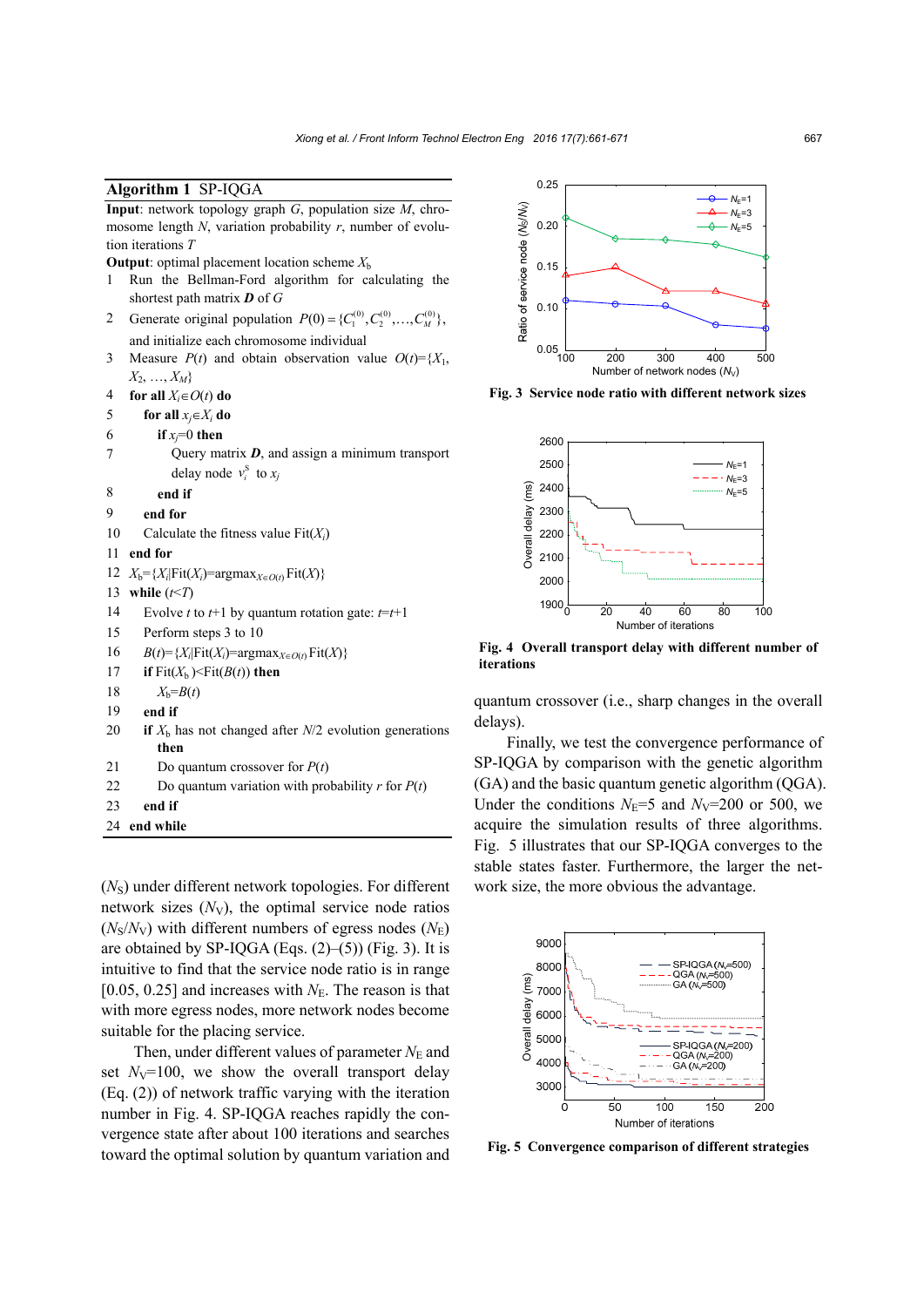Furthermore, we show the time consumptions of operating 200 iterations for the three algorithms in Fig. 6. As shown, with the increase in network size, the computation time of the three methods also increases rapidly. The consumed time of SP-IQGA is more than that of QGA, and both are much higher than that of GA. The reason is that SP-IQGA and QGA execute quantum operation, quantum variation, and quantum crossover, which spend more calculation time. In particular, the dynamic quantum rotation operation in the SP-IQGA algorithm further increases its time consumption.



**Fig. 6 Comparison of time cost of different strategies**

#### 4.2.2 Comparison of different algorithms

To verify the performance of the proposed algorithm, we compare our SP-IQGA with four other placement strategies.

Strategy 1 is based on random placement, denoted as SP-Random; strategy 2 is based on the greedy algorithm, denoted as SP-Greedy (Zhang *et al.*, 2013); strategy 3 is based on a heuristics, denoted as SP-B+COR (Mohammadkhan *et al.*, 2015); strategy 4 is based on another heuristics, denoted as SP-Anneal (Cheng *et al.*, 2015). The notations and descriptions of different algorithms are listed in Table 2.

Fig. 7 shows the simulation results of the five strategies when  $N<sub>E</sub>=5$ . The overall transport delay of the optimal deployment scheme obtained by different policies increases with the increase of the network size. It is easily seen that the transport delay of SP-IQGA is similar to that of SP-B+COR, and they are both lower than that of the three other strategies under the same network size.

Under the same condition as in Fig. 7, Fig. 8 shows the computational time overhead of the five algorithms. Because the random strategy does not need to solve the optimization problem, its time

|  |  | Table 2 Comparison of algorithms |
|--|--|----------------------------------|
|--|--|----------------------------------|

| Algorithm | Description                                          |
|-----------|------------------------------------------------------|
|           | SP-Random Service placement based on a random number |
|           | generator                                            |
| SP-Greedy | Service placement based on a greedy algo-            |
|           | rithm (Zhang <i>et al.</i> , 2013)                   |
|           | SP-B+COR Service placement based on a heuristic      |
|           | method of partitioning flows (Moham-                 |
|           | madkhan et al., $2015$                               |
| SP-Anneal | Service placement based on a simulating              |
|           | annealing algorithm (Cheng et al., 2015)             |
| SP-IOGA   | Service placement based on an improved               |
|           | quantum genetic algorithm proposed in this           |
|           | studv                                                |



**Fig. 7 Comparison of overall transport delay under different network sizes** 

overhead is set to zero. The simulation results demonstrate that the calculation time of SP-B+COR is the highest among the algorithms compared and its time consumption increases rapidly with the increase of the network size. Relatively speaking, the calculation time overhead of our proposed SP-IQGA algorithm is significantly lower than that of the three other heuristic algorithms, and it is less affected by the network size.

For the network topology with  $N_{\rm V}=100$  and  $N<sub>E</sub>=5$ , we execute service placement using the five algorithms to obtain their respective optimal deployment schemes:  $X_{\text{random}}$ ,  $X_{\text{greedy}}$ ,  $X_{\text{anneal}}$ ,  $X_{\text{B+COR}}$ , and  $X_{\text{IOGA}}$ . We simulate 10 types of application traffics and each application contains 5 data flows. Therefore, a total number of 50 flows are investigated. Suppose that every data flow needs to be processed by middlebox services, and these service requests can be satisfied by a service node. Under the five service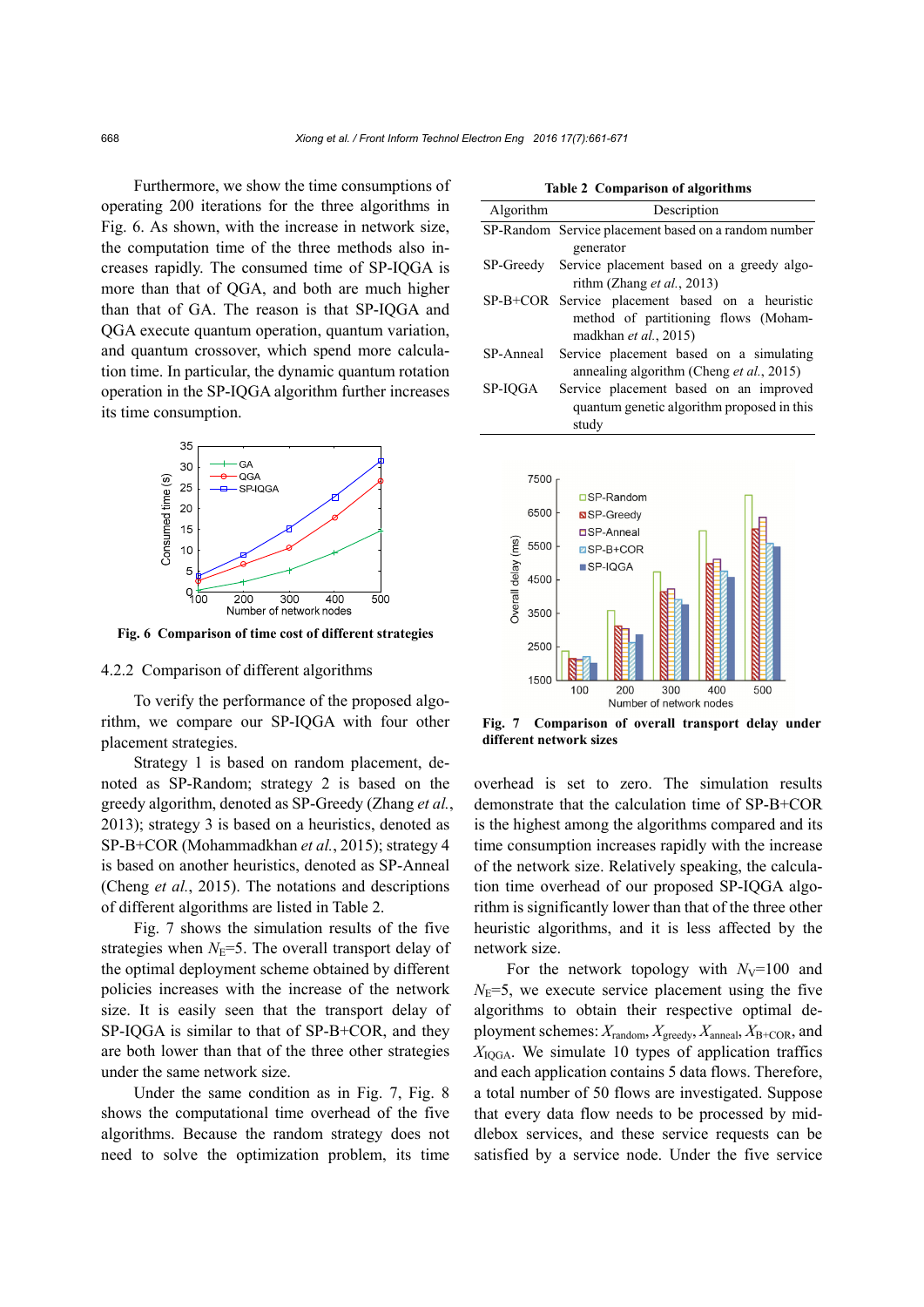

**Fig. 8 Comparison of time cost of different algorithms under different network sizes** 

placement schemes, we let all flows transport the network topology and compute the average transport delay of each traffic for different deployment schemes.

Fig. 9 shows the average transport delay of data flows in each network application under different placement algorithms. The results show that the average transport delay of SP-Random is the highest among all schemes. The delays of SP-Greedy and SP-Anneal are similar and lie in the middle of the algorithms compared. SP-B+COR and SP-IQGA can achieve less transport delay.



**Fig. 9 Comparison of average transport delay under different traffic flows** 

Fig. 10 shows the transport delay cumulative distribution function (CDF) for all the flows. CDF can show clearly the transmission delay distribution of all applications. The greater the curvature of a CDF curve, the more concentrated the delay value distribution. As shown, the transport delay of each data flow is distributed in [0, 200]. For 50% of the flows, SP-B+COR and SP-IQGA can achieve about 51 and 55 ms transport delays, respectively, while SP-Greedy, SP-Anneal, and SP-Random need 63, 67, and 80 ms transport delays, respectively. Compared with SP-Random, SP-IQGA can decrease the transport delay by about 30%. Thus, the advantage of SP-IQGA is significant, and it can be used to efficiently solve the service placement problem.



**Fig. 10. Distribution of transport delay of different service placement strategies** 

## **5 Conclusions**

To solve the service deployment problem in the NFV and SDN network environment, we presented a placement approach based on the improved quantum genetic algorithm. Built on top of SDN and the intelligence of QGA, our placement strategy can automatically obtain the optimal schemes for different network topologies. Simulation experiments showed that significant latency reduction can be obtained by our algorithm for placing services in different network topologies. In future work, we will use the proposed approach to help construct network function service chains.

#### **Acknowledgements**

The authors would like to thank the reviewers of China Future Network Development and Innovation Forum 2015 (5th FNF). Their careful examination of the manuscript and valuable comments helped us considerably improve the paper.

#### **References**

Anderson, J.W., Braud, R., Kapoor, R., *et al.*, 2012. xOMB: extensible open middleboxes with commodity servers.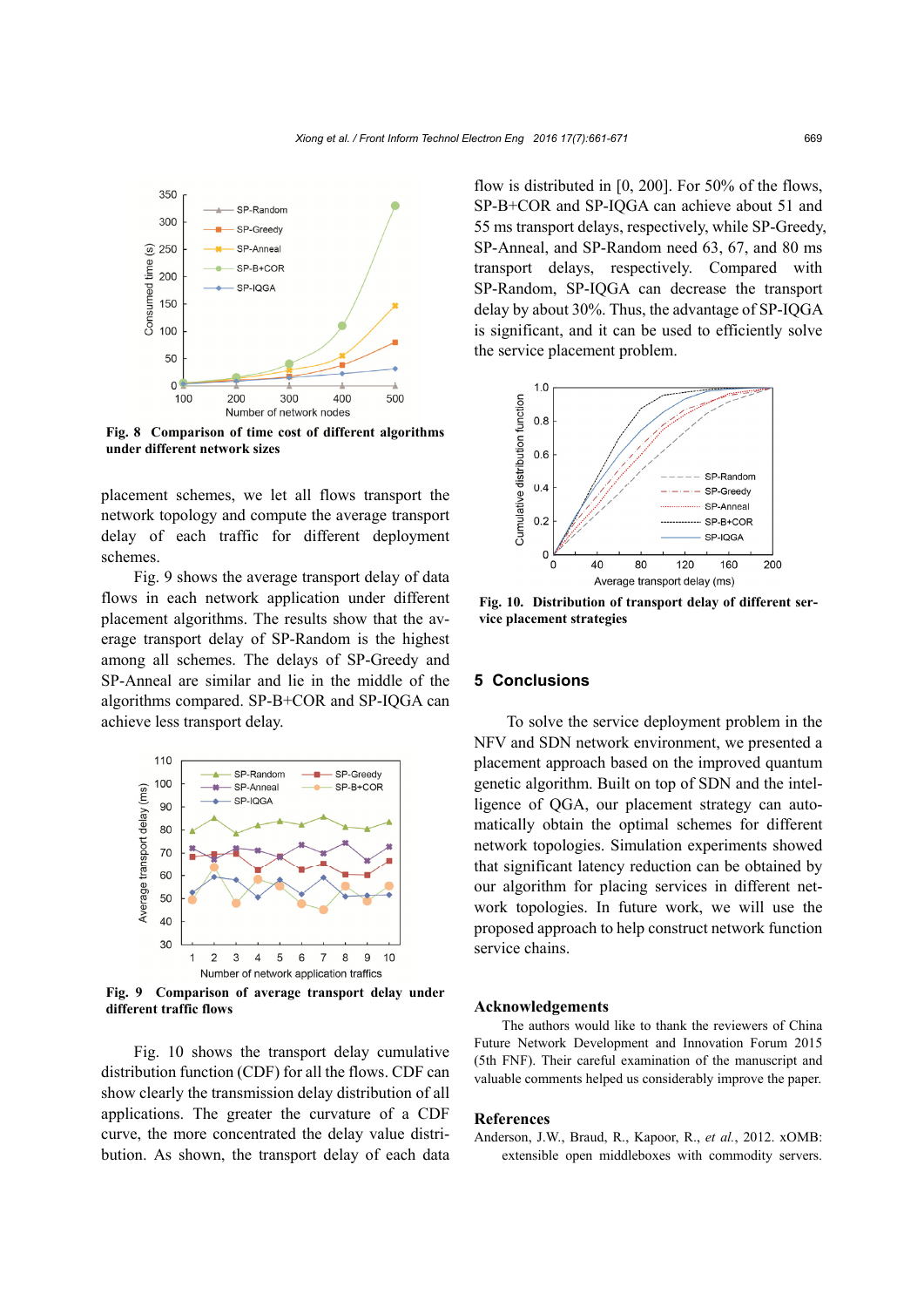Proc. 8th ACM/IEEE Symp. on Architectures for Networking and Communications Systems, p.49-60. http://dx.doi.org/10.1145/2396556.2396566

- Anwer, B., Benson, T., Feamster, N., *et al.*, 2013. A slick control plane for network middleboxes. Proc. 2nd ACM SIGCOMM Workshop on Hot Topics in Software Defined Networking, p.147-148. http://dx.doi.org/10.1145/2491185.2491223
- Basta, A., Kellerer, W., Hoffmann, M., *et al.*, 2014. Applying NFV and SDN to LTE mobile core gateways, the functions placement problem. Proc. 4th Workshop on All Things Cellular: Operations, Applications, and Challenges, p.33-38.

http://dx.doi.org/10.1145/2627585.2627592

- Carpenter, B., Brim, S., 2002. Middleboxes: Taxonomy and Issues, RFC 3234. The Internet Engineering Task Force. Available from http://www.rfc-base.org/rfc-3234.html.
- Cheng, G.Z., Chen, H.C., Hu, H.C., *et al.*, 2015. Enabling network function combination via service chain instantiation. *Comput. Netw.*, **92**(Part 2):396-407. http://dx.doi.org/10.1016/j.comnet.2015.09.015
- Chiosi, M., Clarke, D., Willis, P., *et al.*, 2012. Network functions virtualisation—introductory white paper. SDN and OpenFlow World Congress. Available from https://portal.etsi.org/NFV/NFV\_White\_Paper.pdf.
- de Turck, F., Boutaba, R., Chemouil, P., *et al.*, 2015. Guest editors' introduction: special issue on efficient management of SDN/NFV-based systems—part I. *IEEE Trans. Netw. Serv. Manag.*, **12**(1):1-3. http://dx.doi.org/10.1109/TNSM.2015.2403775
- Fayazbakhsh, S.K., Chaing, L., Sekar, V., *et al.*, 2014. Enforcing network-wide policies in the presence of dynamic middlebox actions using FlowTags. 11th USENIX Symp. on Networked Systems Design and Implementation, p.533-546.
- Gember, A., Grandl, R., Anand, A., *et al.*, 2012a. Stratos: virtual middleboxes as first-class entities. Technical Report, No. TR1771, University of Wisconsin-Madison, WI.
- Gember, A., Prabhu, P., Ghadiyali, Z., *et al.*, 2012b. Towards software-defined middlebox networking. Proc. 11th ACM Workshop on Hot Topics in Networks, p.7-12. http://dx.doi.org/10.1145/2390231.2390233
- Gember, A., Viswanathan, R., Prakash, C., *et al.*, 2014. OpenNF: enabling innovation in network function control. Proc. ACM Conf. on SIGCOMM, p.163-174. http://dx.doi.org/10.1145/2740070.2626313
- Greenberg, A., Hjalmtysson, G., Maltz, D.A., *et al.*, 2005. A clean slate 4D approach to network control and management. *ACM SIGCOMM Comput. Commun. Rev.*, **35**(5):41-54.

http://dx.doi.org/10.1145/1096536.1096541

Gude, N., Koponen, T., Pettit, J., *et al.*, 2008. NOX: towards an operating system for networks. *ACM SIGCOMM Comput. Commun. Rev.*, **38**(3):105-110. http://dx.doi.org/10.1145/1384609.1384625

Gushchin, A., Walid, A., Tang, A., 2015. Scalable routing in

SDN-enabled networks with consolidated middleboxes. Proc. ACM SIGCOMM Workshop on Hot Topics in Middleboxes and Network Function Virtualization, p.55-60. http://dx.doi.org/10.1145/2785989.2785999

Hwang, J., Ramakrishnan, K.K., Wood, T., 2015. NetVM: high performance and flexible networking using virtualization on commodity platforms. *IEEE Trans. Netw. Serv. Manag.*, **12**(1):34-47.

http://dx.doi.org/10.1109/TNSM.2015.2401568

Joseph, D., Stoica, I., 2008. Modeling middleboxes. *IEEE Netw.*, **22**(5):20-25.

http://dx.doi.org/10.1109/MNET.2008.4626228

Lange, S., Gebert, S., Zinner, T., *et al.*, 2015. Heuristic approaches to the controller placement problem in large scale SDN networks. *IEEE Trans. Netw. Serv. Manag.*, **12**(1):4-17.

http://dx.doi.org/10.1109/TNSM.2015.2402432 Li, Y., Chen, M., 2015. Software-defined network function

- virtualization: a survey. *IEEE Access*, **3**:2542-2553. http://dx.doi.org/10.1109/ACCESS.2015.2499271
- Lu, B., Chen, J.Y., Cui, H.Y., *et al.*, 2013. A virtual network mapping algorithm based on integer programming. *J. Zhejiang Univ.-Sci. C (Comput. & Electron.)*, **14**(12): 899-908. http://dx.doi.org/10.1631/jzus.C1300120
- Malossini, A., Blanzieri, E., Calarco., T., 2008. Quantum genetic optimization. *IEEE Trans. Evol. Comput.*, **12**(2): 231-241. http://dx.doi.org/10.1109/TEVC.2007.905006
- Matias, J., Garay, J., Toledo, N., *et al.*, 2015. Toward an SDN-enabled NFV architecture. *IEEE Commun. Mag.*, **53**(4):187-193.

http://dx.doi.org/10.1109/MCOM.2015.7081093

- McKeown, N., Anderson, T., Balakrishnan, H., *et al.*, 2008. OpenFlow: enabling innovation in campus networks. *ACM SIGCOMM Comput. Commun. Rev.*, **38**(2):69-74. http://dx.doi.org/10.1145/1355734.1355746
- Mohammadkhan, A., Ghapani, S., Liu, G.Y., *et al.*, 2015. Virtual function placement and traffic steering in flexible and dynamic software defined networks. IEEE Int. Workshop on Local and Metropolitan Area Networks, p.1-6. http://dx.doi.org/10.1109/LANMAN.2015.7114738
- Mohammed, A.M., Elhefnawy, N.A., El-Sherbiny, M.M., *et al.*, 2012. Quantum crossover based quantum genetic algorithm for solving non-linear programming. 8th Int. Conf. on Informatics and Systems, p.BIO-145-BIO-153.
- Nunes, B.A.A., Mendonca, M., Nguyen, X.N., *et al.*, 2014. A survey of software-defined networking: past, present, and future of programmable networks. *IEEE Commun. Surv. Tutor.*, **16**(3):1617-1634.

http://dx.doi.org/10.1109/SURV.2014.012214.00180

- Open Networking Foundation (ONF), 2012. Software-Defined Networking: the New Norm for Networks. ONF White Paper.
- Qazi, Z.A., Tu, C.C., Chiang, L., *et al.*, 2013. SIMPLE-fying middlebox policy enforcement using SDN. Proc. ACM SIGCOMM Conf., p.27-38. http://dx.doi.org/10.1145/2486001.2486022